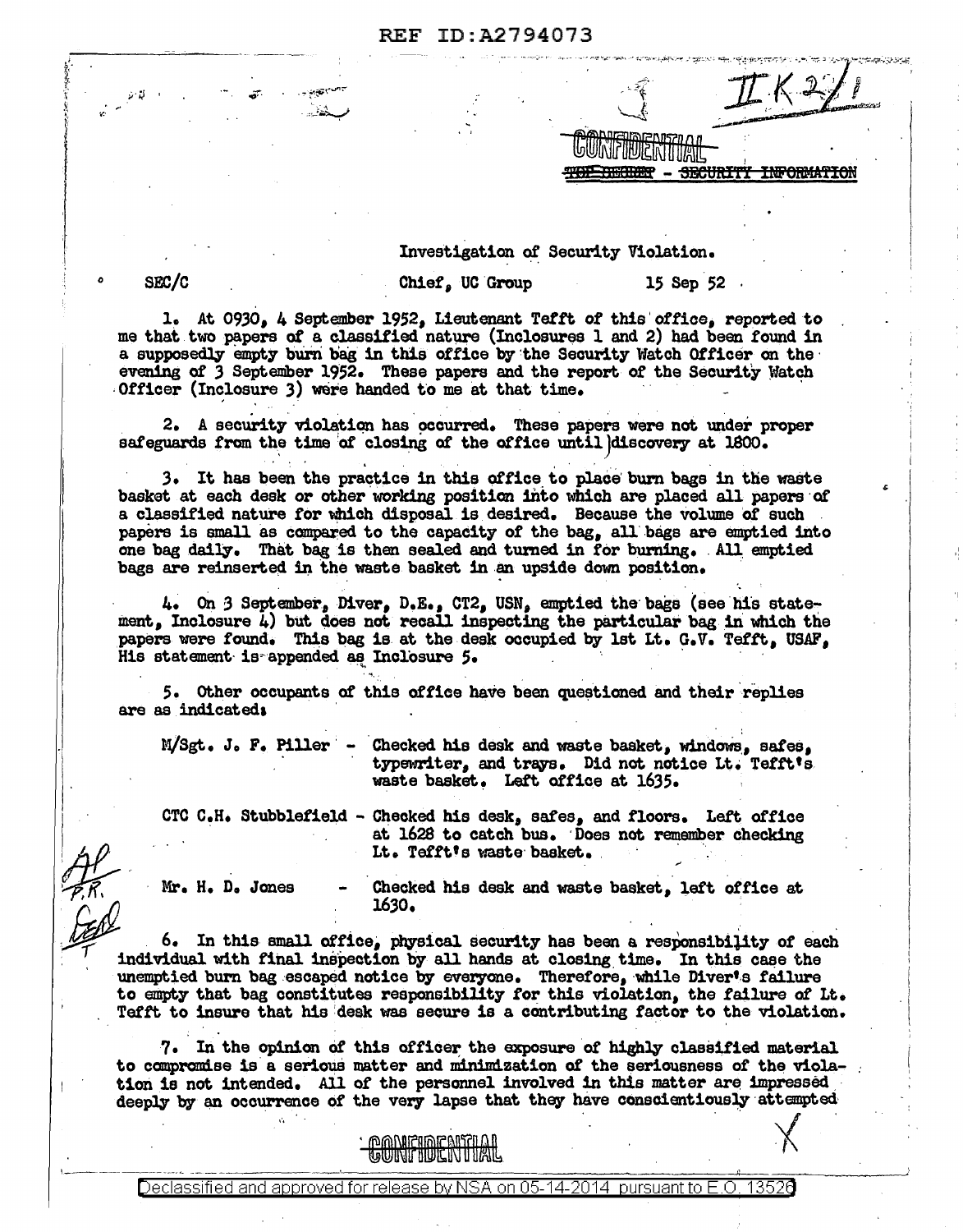**LURITIDENI DAL** 

Subject: Investigation of Security Violation.

en.<br>Ster

 $\mathbf{x}$ 

e o ا فق

> to avoid. For this reason, it is recommended that no further disciplinary action be taken against any person or persons in this office.

> 8. In order to aid in prevention of a recurrence of this violation the following steps have been taken:

> > a. Issuance of an office order on security.

3250 Provision of a check-off sheet to be initialled by the person made  $\mathbf{b}$ . responsible for the checking of items listed.

While practical means are served by the consolidation of all burn bags into one. there will always remain the possibility of papers adhering to the bag and of escaping notice that such has occurred. Any method of responsibility fixing will not guarantee a recurrence. Assistance of the Security Control Division in devising a system which will provide a more nearly automatic system for dealing with burn material is requested.

9. The vigilance and thoroughness of the inspection by the Security Watch Officer, lst Lt. N. W. Meadows, in discovering this breach of security, is commendable.

10. Downgraded to CONFIDENTIAL when Inclosure 1 is removed.

J. A. WILLIAMS Captain, U.S. Navy Chief, Coordinator's Group

 $In**closures** - 5$ As stated. (Less Inclosures 1.2. & 3)

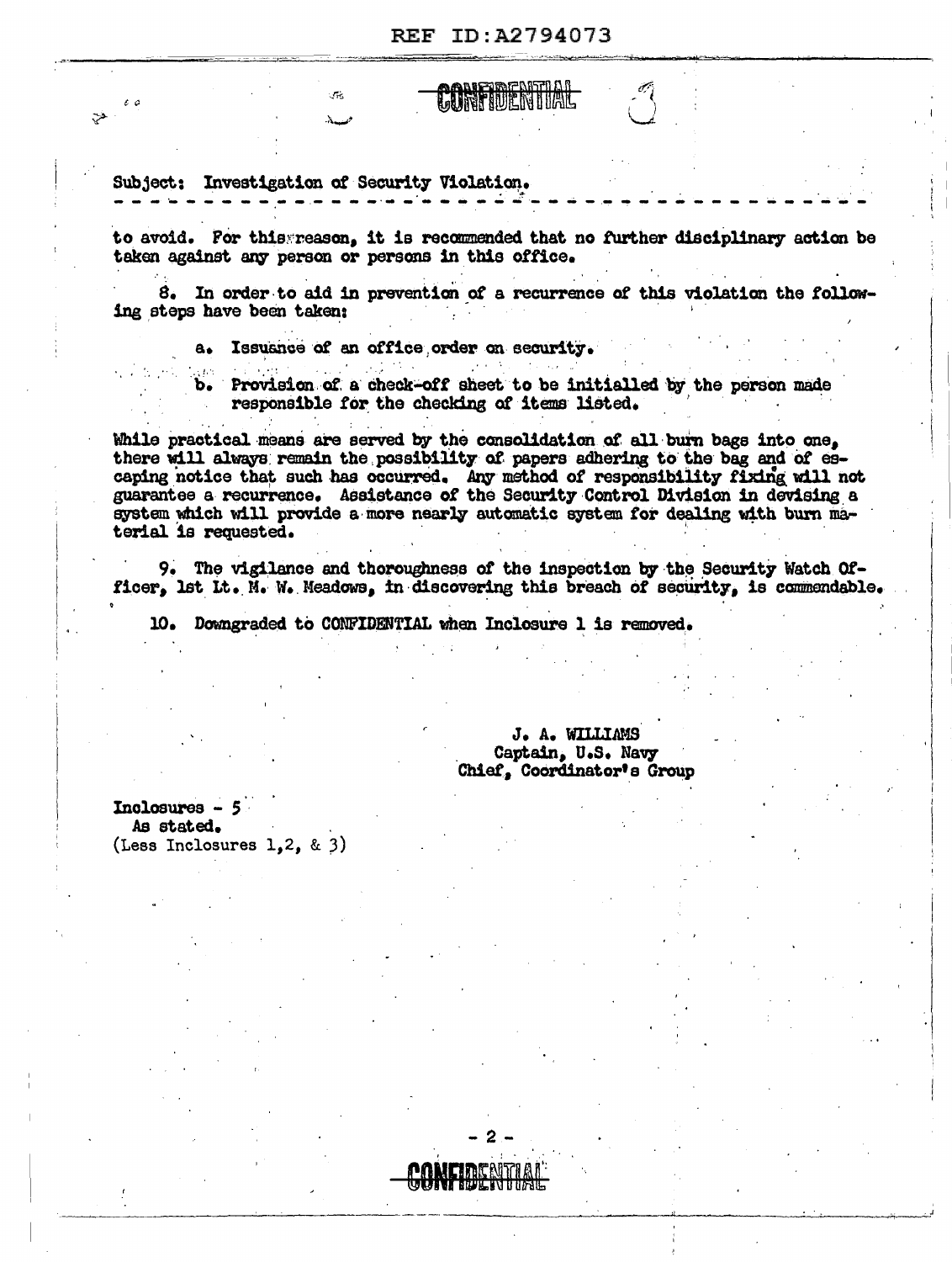**DANIEINENTIAL** 

4 September 1952

 $\mathfrak{R}$ 

**PART 1998** 

## Statement Re Security Violation

## of 3 September 1952

At approximately 1605 on the day of the above security violation I made the rounds of room 19-240, NavSecSta, as is my daily procedure, collecting the contents of the burn bags in the room, consolidating them into one, and replacing each empty burn bag, upside down, in the wastebasket from which it was taken.

My normal procedure in emptying the burn bags is to take each of the bags in order, proceeding around the room in a clockwise manner. Each bag is inspected, after emptying, to insure that all paper has been removed.

Accordingly, I can offer no explanation for the violation in question. To the best of my knowledge the procedure outlined above was followed on the date in question, though I must state that I do not positively recall emptying the specific burn bag in which the classified information was found by the Security Officer.

> Donald E. Diver CT2, U.S. Navy

Inclosure 4 with UC Gp D/F to SEC/C dated 15 September 1952.

DNETIDENTILUI